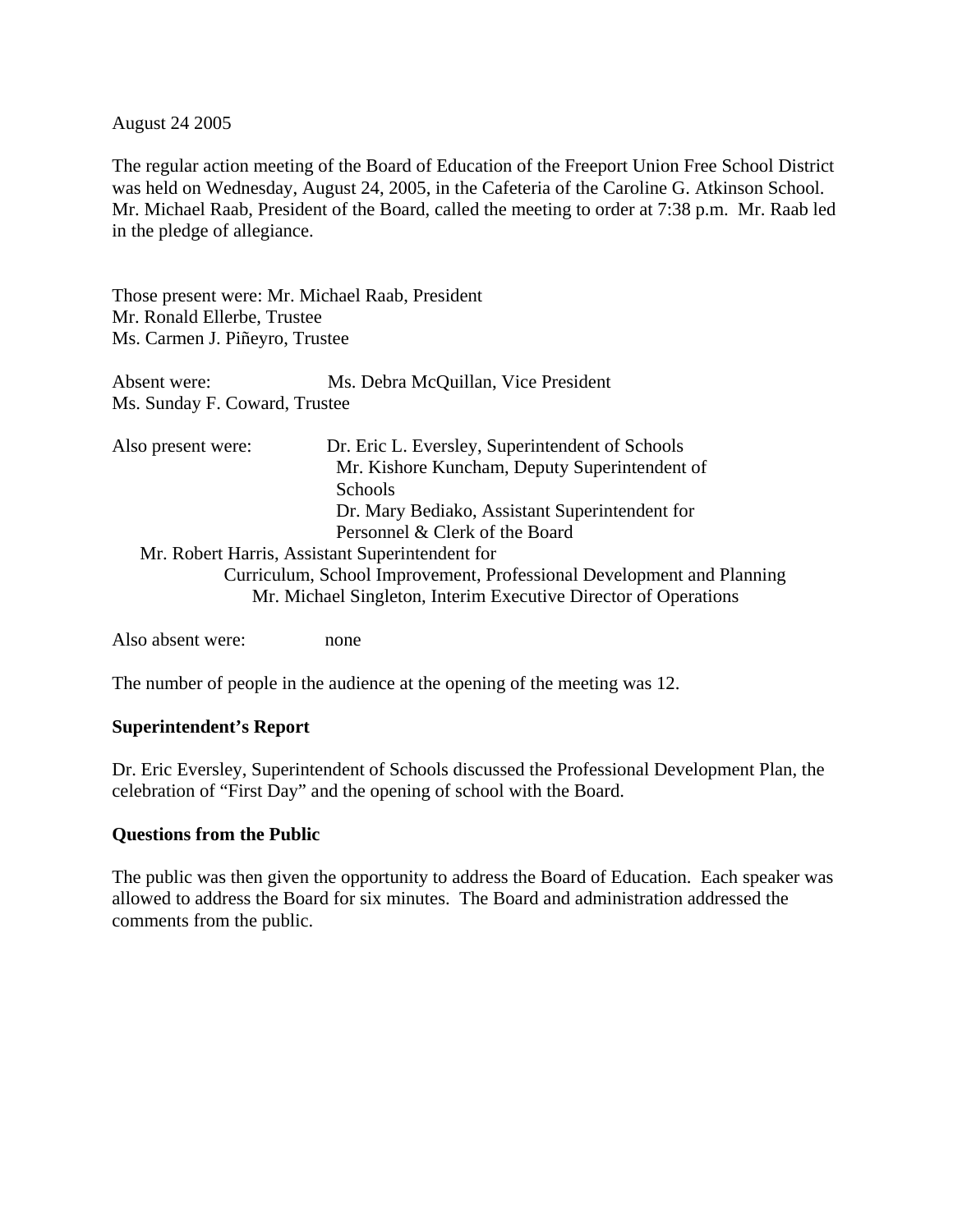### **Items for Action**

#### **Approval of Items on the Consent Agenda**

1. On a motion by Ms. Piñeyro and a second by Mr. Ellerbe the following items, on a consent agenda, were approved unanimously. The vote was: Ellerbe, Piñeyro and Raab.

#### **Acceptance of the Minutes**

BE IT RESOLVED that the Board of Education of the Freeport Union Free School District hereby accepts the minutes of the following meetings as written:

June 14, 2005; June 15, 2005;June 22, 2005; June 29, 2005; July 7, 2005; July 13, 2005; July 16, 2005; July 18, 2005

#### **Leave of Absence**

BE IT RESOLVED that the Board hereby grants a request for leave for the following staff members as listed:

**Rochelle Mevorah**, Senior Stenographer, effective July 20, 2005 through August 22, 2005, for health reasons.

### **Retirement of Staff**

BE IT RESOLVED that the Board of Education of the Freeport Union Free School District hereby accepts the letter(s) of resignation for the purpose of retirement from the following staff member as listed:

**Gaetana Tartamella**, Senior Typist Clerk, effective October 21, 2005 after serving the children of Freeport for more than 10 years.

### **Resignation of Staff**

BE IT RESOLVED that the Board of Education of the Freeport Union Free School District hereby accepts the letter(s) of resignation from the following staff members as listed in the following Change of Status Report - Resignation.

**Phyllis Foodim**, full-time Teaching Assistant, effective July 29, 2005. **Orazio Taddeo,** Science Teacher, effective August 5, 2005. **Gideon Huggins,** full-time Teaching Assistant, effective August 4, 2005. **Alexis Romanelli,** full-time Teaching Assistant, effective August 9, 2005. **Naura Groarke**, Elementary Teacher (LOA replacement), effective August 11, 2005. **Maribel Maia,** full-time Teaching Assistant, effective June 30, 2005.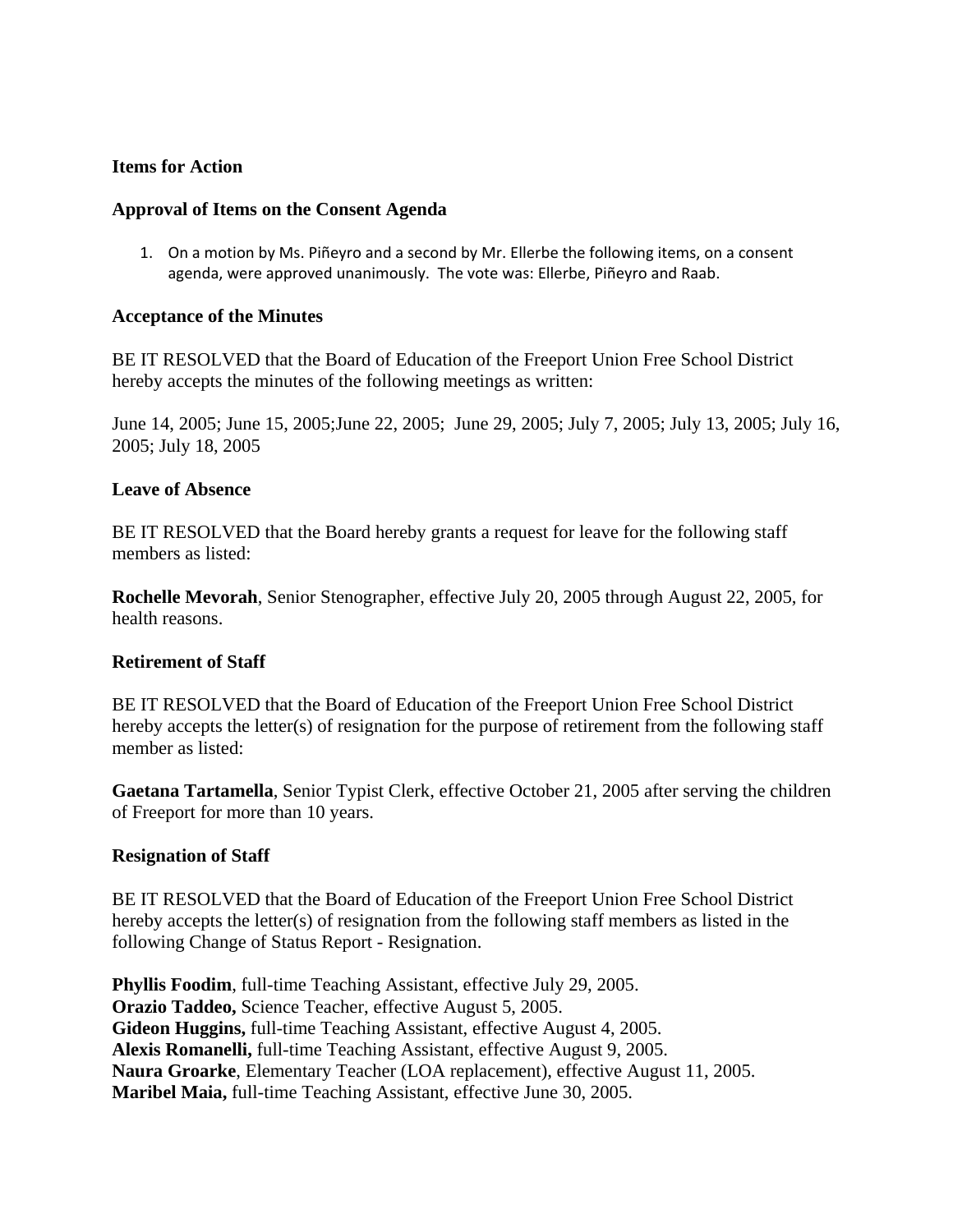**Barbara Durr**, Food Service Worker, effective August 8, 2005. **Susan Cunnane**, Elementary Teacher, effective August 30, 2005. **Jonathan Geller**, 3/5 Mathematics Teacher, effective August 9, 2005. **Lori Reich**, full-time Teaching Assistant, effective August 18, 2005. **Raquel Gonzalez**, Special Education Teacher, effective August 12, 2005

### **Termination of Staff**

BE IT RESOLVED that the Board of Education of the Freeport Union Free School District hereby terminates the service of the following employee:

**Sara Jinks**, Account Clerk, effective July 20, 2005, due to abandonment of position.

# **Appointment of Staff Report**

BE IT RESOLVED that the Board of Education of the Freeport Union Free School District, upon the recommendation of the Superintendent, hereby appoints the individuals listed in the Appointment of Staff Report - Probationary, in accordance with the rules of the Board of Regents. These individuals shall possess appropriate certification allowing them to serve as teachers in the public schools of New York.

### **Instructional Appointments**

**Susan Cunnane,** ESL Teacher, (replacing C. Velez, resigned) a probationary appointment effective September 1, 2005 through August 31, 2007. Compensation shall be on step 7-2B of the T7D Schedule at \$70,129. Assignment: Atkinson.

**Naura Groarke**, Elementary Teacher, (replacing S. Cunnane, resigned) a probationary appointment effective September 1, 2005 through August 31, 2008. Compensation shall be on step 1-1C of the U7C Schedule at \$50,815. Assignment: Atkinson.

**Troy Penna**, Science Teacher, (replacing S. Goldhirsch, resigned) a probationary appointment effective September 1, 2005 through August 31, 2008. Compensation shall be on step 3-2E of the U7D Schedule at \$64,337. Assignment: FHS.

### **Temporary Administrative Appointments**

**Wendy Haise**, Director of Community Evening High School, an annual appointment effective September 1, 2005 through June 30, 2006. Compensation for this position shall be at \$24,834. Assignment: FHS.

## **Temporary Instructional Appointments**

**Michael Whalen**, Permanent Substitute, (replacing himself, annual appointment) effective September 1, 2005 through June 30, 2006. Compensation shall be at the Substitute Pay Rate of \$125 per day. Assignment: Atkinson.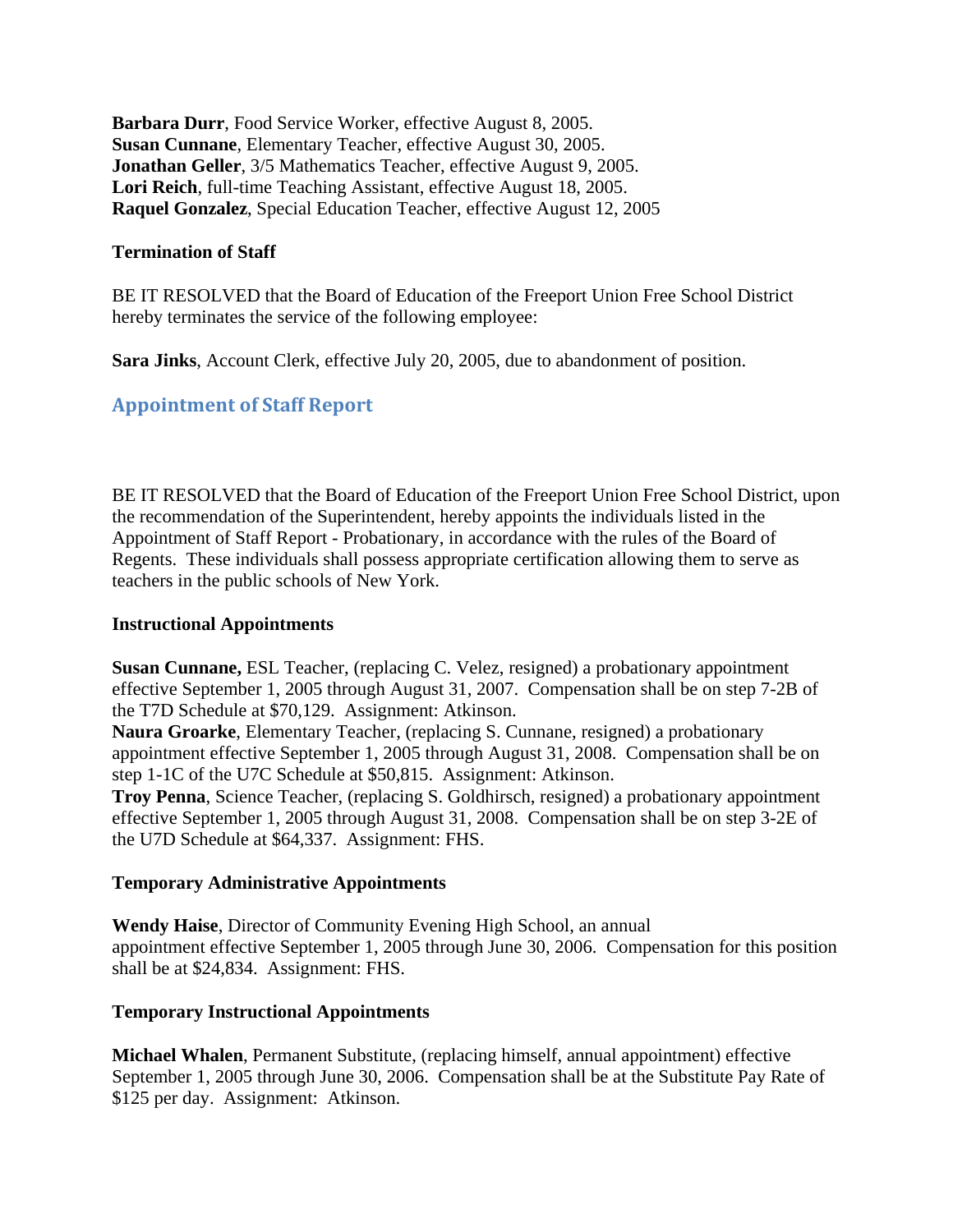**Maribel Maia**, Permanent Substitute, (replacing C. Tarentino, reassigned) effective September 1, 2005 through June 30, 2006. Compensation shall be at the Substitute Pay Rate of \$125 per day. Assignment: New Visions.

Civil Service Category Appointments

BE IT RESOLVED that the Board of Education of the Freeport Union Free School District hereby appoints the individuals as listed in the attached Appointment of Staff Report - Civil Service, in accordance with Civil Service Rules and Regulation.

**Carolyn DelVecchio**, Registered Nurse, (new) a probationary appointment effective September 1, 2005 for a period of 26 weeks upon Civil Service approval. Compensation shall be according to the RN Schedule on step 3 at \$39,184. Assignment: Districtwide

## **CSE/CPSE Minutes**

BE IT RESOLVED that the Board of Education of the Freeport Union Free School District hereby accepts the minutes of the meetings of the committees on special education and preschool special education for the following dates:

April 14, 2005; April 15, 2005; April 18, 2005; April 20, 2005; May 12, 2005; May 16, 2005; May 20, 2005; May 25, 2005; May 31, 2005; June 9, 2005; June 20, 2005; June 21, 2005;

## **Adoption of the Professional Development Plan**

Mr. Ellerbe proposed the following resolution for adoption

BE IT RESOLVED that the Board of Education of the Freeport Union Free School District hereby adopts the new Professional Development Plan for the 2005-2006 School Year.

Ms. Piñeyro seconded the motion and it passed unanimously. The vote was: Ellerbe, Piñeyro and Raab.

## **Adjournment**

At 8:35 p.m., with no other business, on a motion by Mr. Ellerbe and a second by Ms. Piñeyro, the Board adjourned the meeting. The vote was unanimous: Ellerbe, Piñeyro and Raab.

Respectfully submitted,